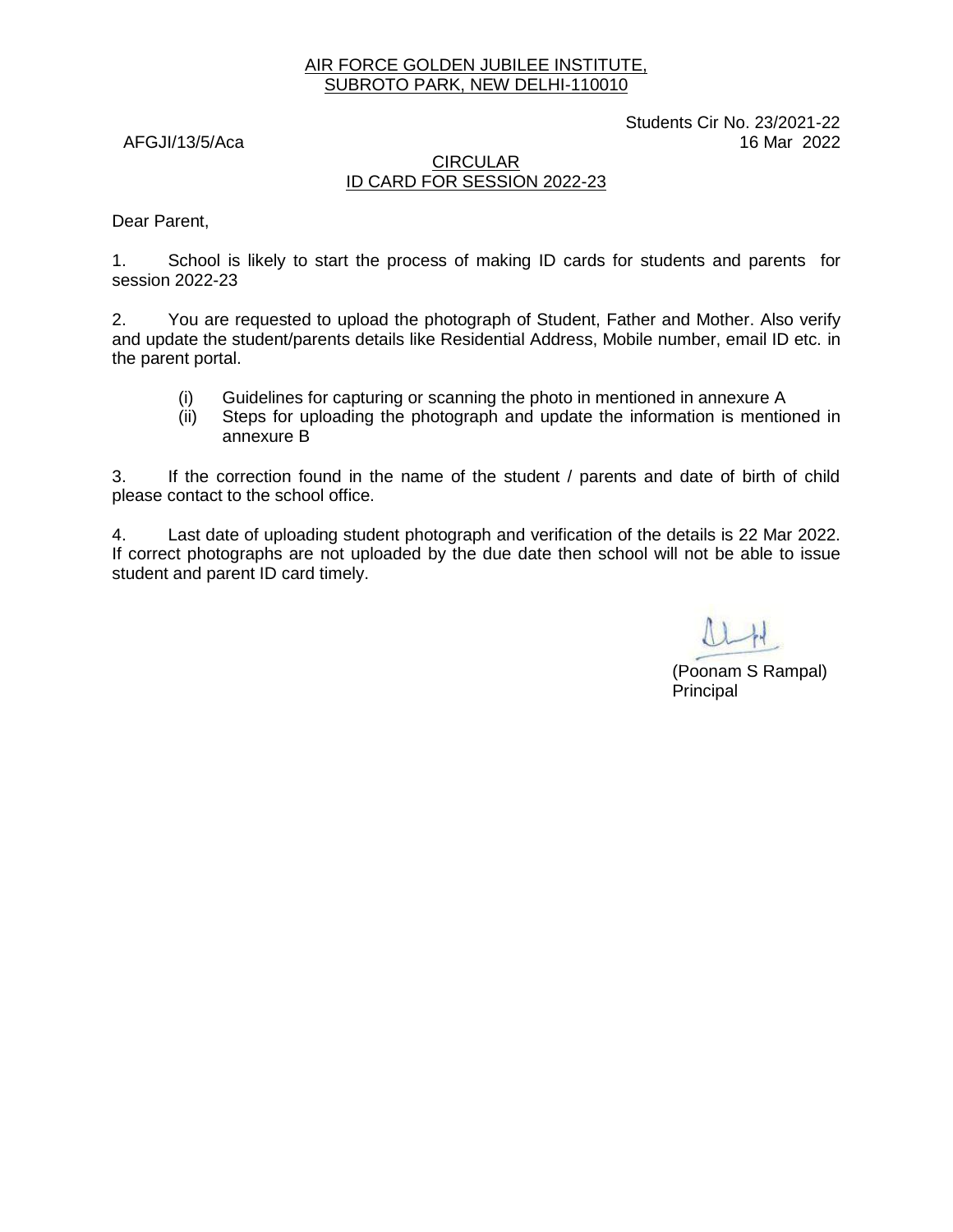# **Guidelines for capturing and Scanning Photograph**

Photographs obtained through following modes are acceptable:

- Through digital camera/webcam.
- By scanning a physical photograph

### **Guidelines for capturing photo through digital camera/webcam**

1.Set the resolution of the digital camera/webcam to highest value.

2. Hold the camera vertically and click the photo having white background.

3.Photograph must be clicked in appropriate light conditions so that face should be clearly visible against white background.

4. Crop the captured photo having face and upper body part like a passport photo.

5. The size of image should be less than 20kb. If the size of the image is more than 20 kb resize the image to required size.

# **Guidelines for Scanning Photograph Image**

1. Photograph must be a passport size colour photograph without border and clearly showing the face.

2. Photograph must be a recently clicked or should not be more than 6 months old. The dimension of photograph must be 3.5\*4.5 cm (width\*height).

3.Photograph must be clicked in colour with white background only.

4. Scan the photograph and save the image as .jpg/.jpeg format.

5.The size of image should be less than 20kb. Size of the image can be checked by right click on the image and then go to "Properties" link.

6. The size of image should be less than 20kb. If the size of the image is more than 20 kb resize the image to required size.

# Check for the following before uploading the photograph File:

- **1. Photograph should be colour with white background.**
- **2. Size of the image should be less than 20kb**
- **3. Image should be in .jpg/.jpeg format.**
- **4. Use Mozilla Firefox for uploading photos**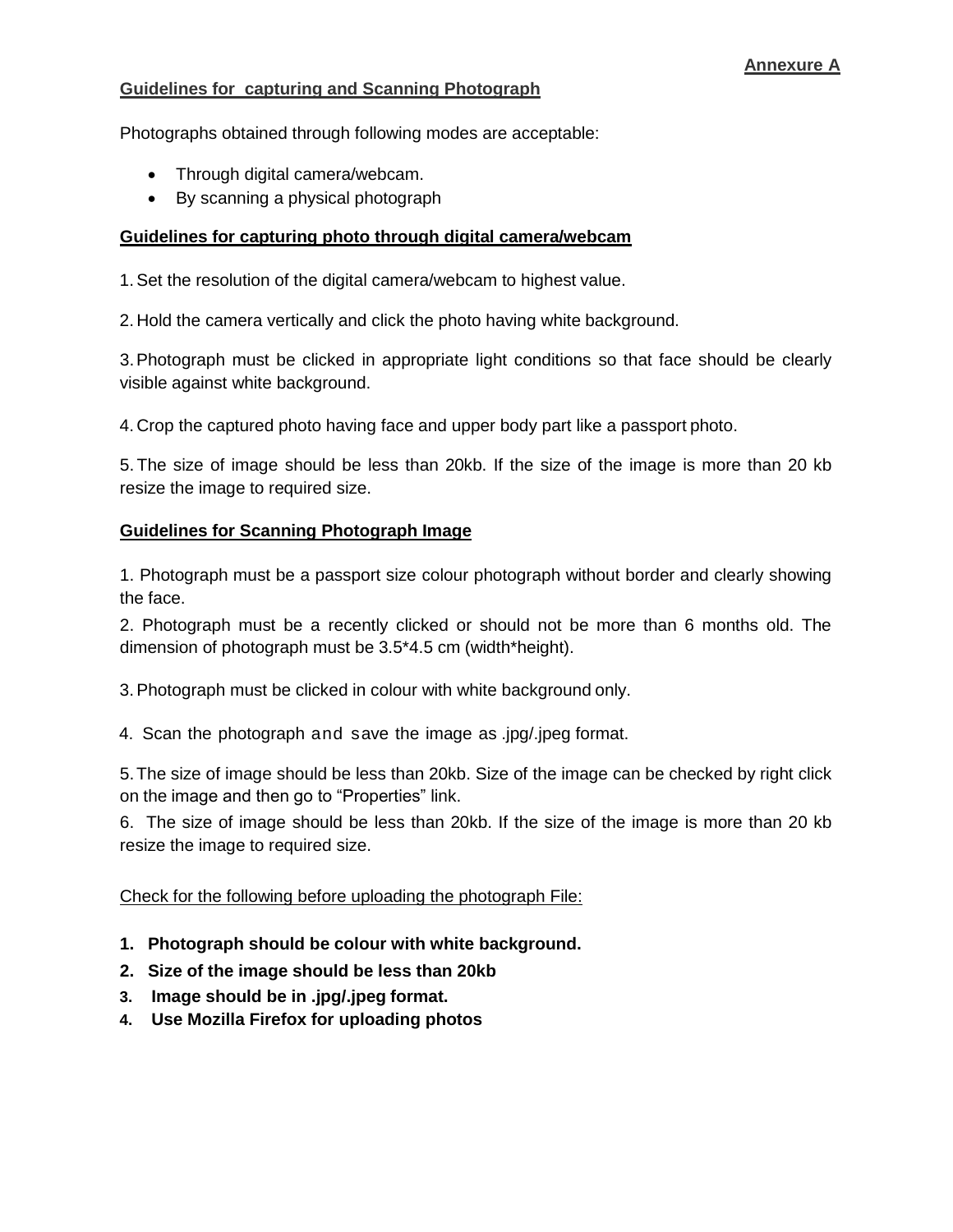#### **STEPS FOR UPLOADING THE PHTOGRAPHS AND VERIFICATION OF STUDENTS DETAILS**

- **1. Go to the school website [www.afgji.in](http://www.afgji.in/) and then click on Parent Portal.**
- **2. Login with the User ID and Password given by the school. The user id is the admission with prefix 'P' i.e. if your admission number is 12345 so your user id is P12345 or if you forgot the password you can reset it by using your mobile number on which you get the SMS from the school.**

| etab CampusCare   Dashboard - Google Chrome          |            |                                                                |                    |                |                |                                    |                |                 |                                              |                      |                      |     |            |                  |     |                  |                      |                       | $\Box$<br>23          |
|------------------------------------------------------|------------|----------------------------------------------------------------|--------------------|----------------|----------------|------------------------------------|----------------|-----------------|----------------------------------------------|----------------------|----------------------|-----|------------|------------------|-----|------------------|----------------------|-----------------------|-----------------------|
| A Not secure   afgjicampuscare.in/Parent/ParentIndex |            |                                                                |                    |                |                |                                    |                |                 |                                              |                      |                      |     |            |                  |     |                  |                      |                       | Q<br>$0\pi$           |
|                                                      |            | $\frac{1}{\sqrt{2}}\sum_{i=1}^{n}$                             |                    |                |                | Air Force Golden Jubilee Institute |                |                 |                                              |                      |                      |     |            |                  |     | HI.<br>$\Xi$     | ₽                    | <sup>(a)</sup> Logout |                       |
|                                                      |            |                                                                | $\equiv$ Dashboard |                |                |                                    |                |                 |                                              |                      |                      |     |            |                  |     |                  |                      | · National Vaccinati  |                       |
| My Profile -                                         |            |                                                                |                    |                |                |                                    |                |                 |                                              |                      |                      |     |            |                  |     |                  |                      |                       | <b>O</b> Help         |
| $2021 - 2022 -$                                      |            |                                                                | Monthly Attendance |                |                |                                    |                |                 |                                              |                      | Yearly Attendance    |     |            |                  |     |                  |                      |                       |                       |
| i.                                                   |            | <b>March 2022</b><br>٠<br>$\ddot{\phantom{0}}$                 |                    |                |                |                                    |                |                 |                                              |                      |                      |     |            |                  |     |                  |                      |                       |                       |
| <b>EDashboard</b>                                    |            | SUN                                                            | <b>MON</b>         | TUE            | WED            | THU                                | FRI            | SAT             |                                              |                      |                      |     |            |                  |     |                  |                      |                       |                       |
|                                                      |            |                                                                |                    | $\mathbf{1}$   | $\overline{2}$ | $\mathbf{3}$                       | 4 <sup>1</sup> | 5 <sup>5</sup>  |                                              |                      |                      |     |            |                  |     |                  |                      |                       |                       |
| <b>A</b> Personal                                    |            | $6\phantom{1}6$                                                | $\overline{I}$     | $\overline{8}$ | $\overline{9}$ | 10                                 | 11             | 12 <sup>°</sup> | Monthly                                      |                      |                      |     |            |                  |     |                  |                      |                       |                       |
| <b>盒 Academic</b>                                    | $\epsilon$ | 13                                                             | 14                 | 15             | 16             | 17                                 | 18             | 19              | Present<br>$\bullet$                         |                      |                      |     |            |                  |     |                  |                      |                       |                       |
| Messages                                             | $\epsilon$ | 20                                                             | 21                 | 22             | 23             | 24                                 | 25             | 26              | Absent<br>$\bullet$                          |                      |                      |     |            |                  |     |                  |                      |                       |                       |
|                                                      |            | 27                                                             | 28                 | 29             | 30             | 31                                 |                |                 | HalfDay<br>$\overline{\phantom{a}}$<br>Leave |                      |                      |     |            |                  |     |                  |                      |                       |                       |
|                                                      |            |                                                                |                    |                |                |                                    |                |                 | Holiday<br>$\bullet$                         | 0 <sub>o</sub>       |                      |     |            |                  |     |                  |                      |                       |                       |
|                                                      |            |                                                                |                    |                |                |                                    |                |                 |                                              | May<br>Apr           | Jun                  | Jul | Aug<br>Sep | Oct<br>$\bullet$ | Nov | Dec<br>$\bullet$ | Jan                  | Feb                   | Mar                   |
|                                                      |            |                                                                |                    |                |                |                                    |                |                 |                                              | $\bullet$<br>Present | $\bullet$<br>Absent  |     | Leave      | Half Day         |     | Holiday          |                      |                       |                       |
|                                                      |            |                                                                |                    |                |                |                                    |                |                 |                                              |                      |                      |     |            |                  |     |                  |                      |                       |                       |
|                                                      |            | News/Circular                                                  |                    |                |                | 10-04-2021 - 16-03-2022<br>More    |                |                 | Recent Assignments                           |                      | <b>E</b> Event Lists |     |            |                  |     |                  |                      |                       |                       |
|                                                      |            | @National Vaccination Day                                      |                    |                |                |                                    | News           |                 |                                              |                      |                      |     |            |                  |     |                  |                      |                       |                       |
|                                                      |            | National Vaccination Daymore                                   |                    |                |                |                                    |                |                 |                                              |                      |                      |     |            |                  |     |                  |                      |                       |                       |
|                                                      |            | C 16-03-2022                                                   |                    |                |                |                                    |                |                 |                                              |                      |                      |     |            |                  |     |                  |                      |                       |                       |
|                                                      |            | @World Consumer Rights Day<br>Miscld Concurros Diable Day more |                    |                |                |                                    | News           |                 |                                              | $n$ mel              |                      |     |            |                  |     |                  | $m$ at $\mathcal{E}$ |                       |                       |
| 匶                                                    | e          | Ð                                                              |                    |                | $\Omega$       |                                    |                |                 | C.                                           |                      |                      |     |            |                  |     |                  | EN - P 10            |                       | 1:49 PM<br>16/03/2022 |

**3. After login Click on personal**

# **4. Click on My profile**